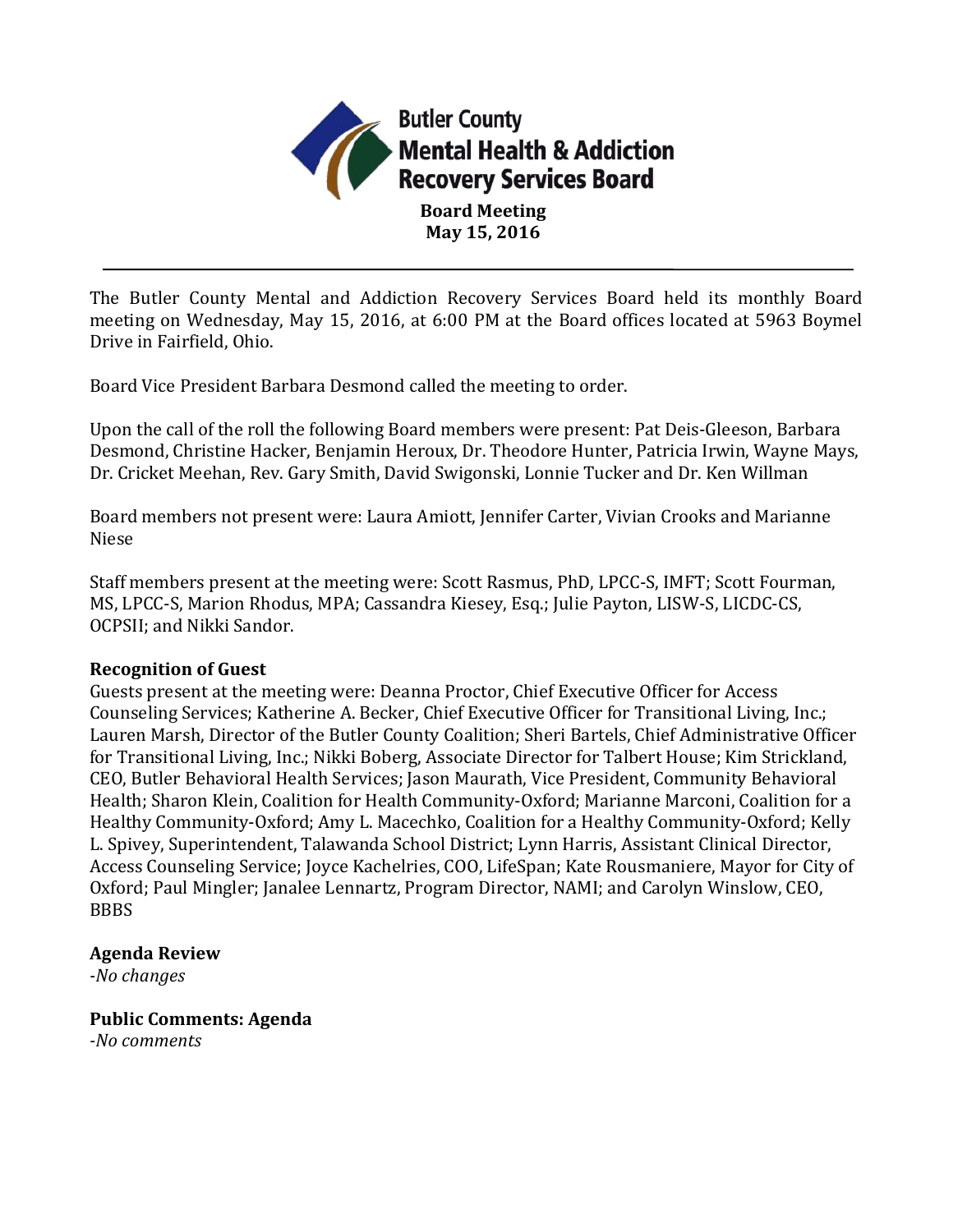#### **1. BOARD COMMUNICATIONS/ANNOUNCEMENTS A. Director Report**

Dr. Rasmus gave an overview of the following articles:

Medicaid Expansion Has Been Costly for Butler County Journal New, May 8, 2016

Increase in Suicide in the United States, 1999 to 2014 NCHS Data Brief, April 2016

Plan Attacks Local Heroin Epidemic Journal News, April 2016

Scaling-up Treatment of Depression and Anxiety: A Global Return on Investment Analysis

Lancet Psychiatry Vol 3, April 2016

Ohio Adults' Opinions, Reactions About Mental Health Issues Interact for Help - Ohio Health Issues Poll, April 2015

# **B. Correspondence**

Dr. Rasmus gave an overview of a correspondence from Coalition for a Healthy Community – Oxford Area dated May 9, 2016.

# **2. BOARD MINUTES**

- A. Addiction Recovery Services Committee Minutes May 10, 2016
- B. Mental Health Program Committee Minutes May 11, 2016
- C. Executive Committee Meeting Minutes April 20, 2016

D. Mental Health and Addiction Recovery Services Board Meeting Minutes April 20, 2016

*Ms. Hacker motioned to approve the four above mentioned meeting Minutes. Dr. Meehan seconded the motion. The vote carried the motion.*

# **3. ADDICTION RECOVERY SERVICES COMMITTEE**

Dr. Ken Willman provided an overview of the Addiction Recovery Services Committee meeting held on May 10, 2016.

- **a.** ARS Committee Recommendations
	- **i.** Proposal to Expand MAT (Board Strategic Plan & Opiate Business Plan Based)

*Dr. Willman motioned to approve the MAT Expansion proposal with a provision for \$5,000 in funding that would be for training and support for waivers or other related services. Mr. Tucker seconded the motion. The vote carried the motion.*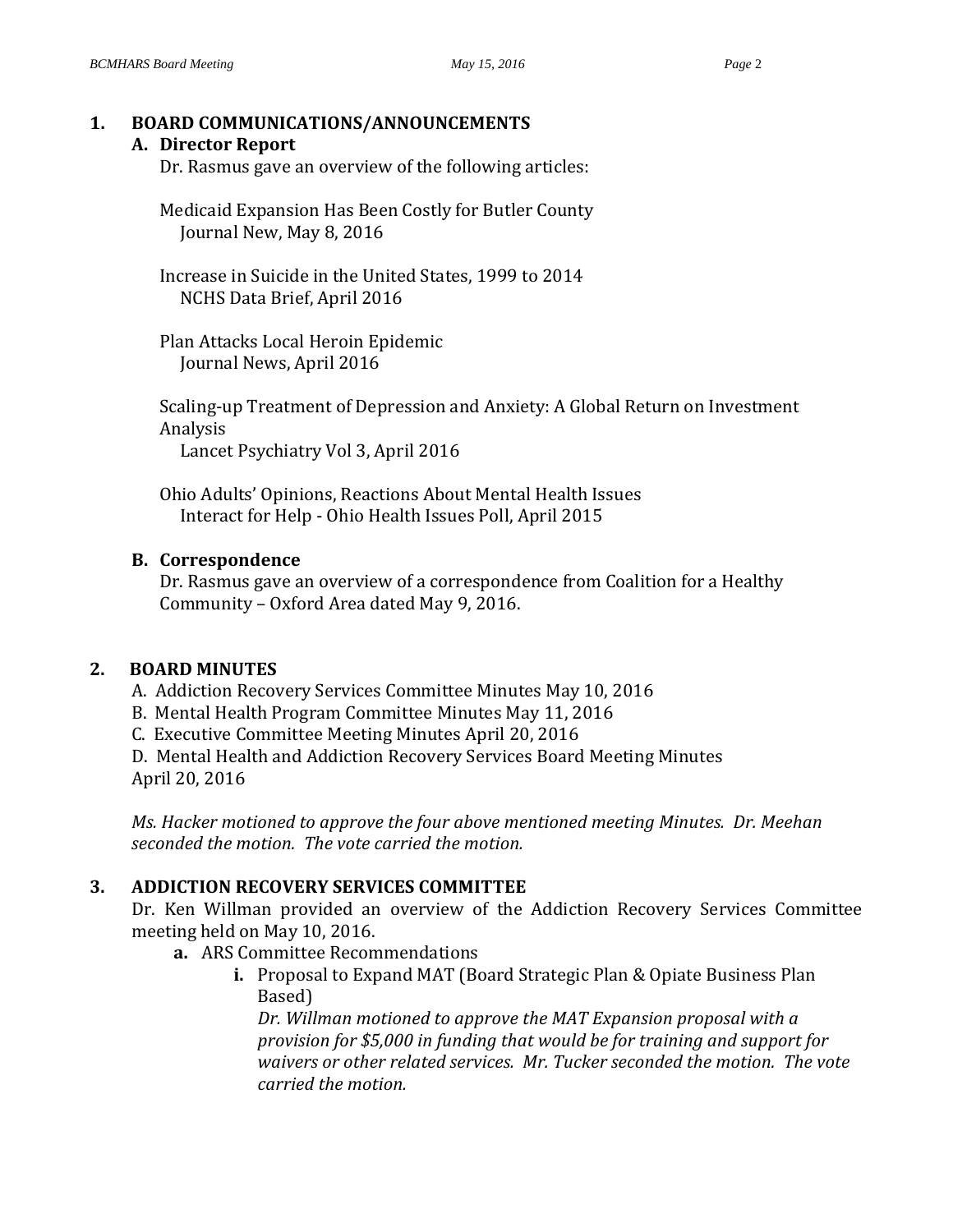- **ii.** Director of ADAS job description *Ms. Irwin motioned to approve the Director of ADAS position description. Ms. Deis-Gleeson seconded the motion. The vote carried the motion.*
- **iii.** West Chester/Liberty MH & Addiction Summit Grant *Mr. Swigonski motioned to approve a grant for \$500 to \$1000 to be given to the Mental Health and Addiction Summit in West Chester/Liberty on June 2, 2016. Mr. Tucker seconded the motion. The vote carried the motion.*
- **iv.** Contract for Heroin Billboards *Mr. Tucker motioned to approve the June Billboard contract for 10 Heroin billboards for June 2016 in the amount of \$2,904. Mr. Heroux seconded the motion. The vote carried the motion.*
- **v.** Dean Langevin Contract *Ms. Hacker motioned to approve the Dean Langevin contract for July 1, 2016 through June 30, 2017 and not to exceed \$15,000. Ms. Deis-Gleeson seconded the motion. The vote carried the motion.*
- **vi.** Case Western Reserve University Contract

*Mr. Heroux motioned to approve the CWRU contract. CWRU would not accept the original Board contract from earlier this spring so they have modified it to be on their own contract. The contract covers the first four objectives for a total of \$5,300. Rev. Smith seconded the motion. The vote carried the motion.*

- **b.** Board Surveys and Polling
- **c.** Update on the Opiate Business Plan
- **d.** Butler County AOD Updates
- **e.** Opiate Conference Update

#### **4. MENTAL HEALTH PROGRAM COMMITTEE**

Mr. Mays provided an overview of the Mental Health Committee meeting held on May 11, 2016.

- **a.** Dean Langevin FY17 Contract
- **b.** Eastway Contract Peer Support Initiative *Mr. Tucker motioned to approve the Eastway contract for July 1, 2016 through June 30, 2017 and is on a case-by-case basis at the rate of \$225.00 per examination with in-court testimony to not exceed \$10,000. Ms. Hacker seconded the motion. The vote carried the motion.*
- **c.** Dr. Miller FY17 Contract

*Ms. Hacker motioned to approve the Dr. Miller contract which is for time spent performing the duties required of Dr. Miller as Chief Clinical Officer from July 1, 2016 through June 30, 2017 in the amount of \$20,800, in 12 equal monthly installments of \$1,733.33. Mr. Swigonski seconded the motion. The vote carried the motion.*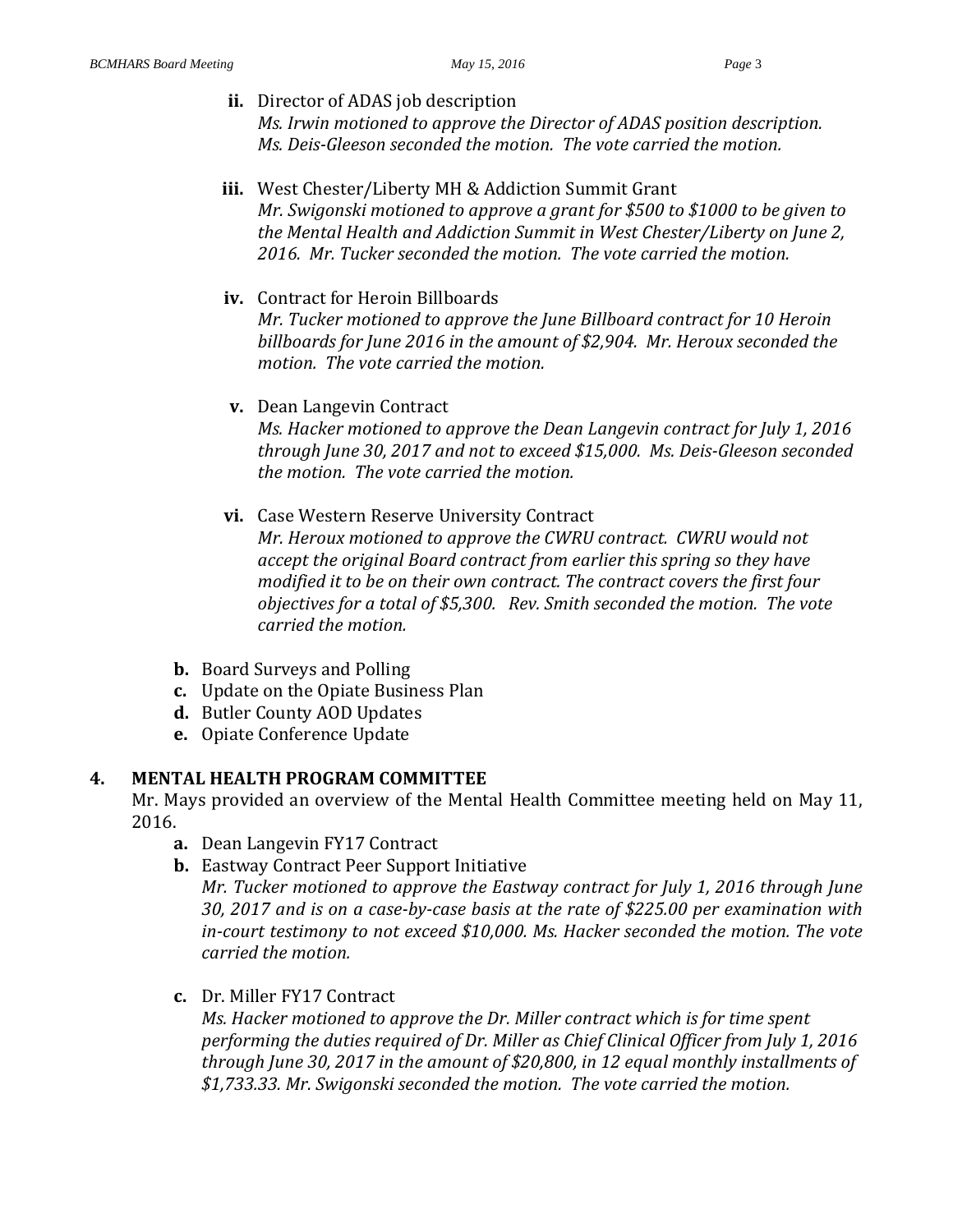**d.** Janitorial Services FY17 Contract

*Dr. Willman motioned to approve the McGhee Cleaning contract for July 1, 2016 through June 30, 2017 in the amount of \$21,293.16 paid in twelve equal monthly payments of \$1,774.43. Rev. Smith seconded the motion. The vote carried the motion.*

#### **e.** Beckett Springs FY17 Contract

*Ms. Hacker motioned to approve the Beckett Springs FY17 contract for Beckett Springs to facilitate quality patient care and best clinical outcomes possible for mental health patients from July 1, 2016 through June 30, 2016. The contract is in the amount of \$100,000 which is an increase of \$20,000 from the last fiscal year contract. Mr. Tucker seconded the motion. The vote carried the motion.*

- **f.** Meta-Analysis Update
- **g.** Strategic Plan Evaluation
- **h.** Peer Support Training
- **i.** Board Website Update
- **j.** Update on Hotline RFP

# **5. NEW BUSINESS**

## **A. Table of Organization**

Update to the table of organization showing the Director of ADAS position included was presented by Dr. Rasmus.

*Mr. Tucker motioned to approve the new Table of Organization with the addition of the Director of ADAS position. Dr. Willman seconded the motion. The vote carried the motion.*

# **B. Salary Range for Director of ADAS Services Position.**

The salary range for the Director of ADAS position was presented by Dr. Rasmus. The range is to fall in the same line as the Director of Children Services position with a low salary of \$70,530 and a high salary of \$86,203.

*Mr.Tucker motioned to approve the salary range for the new Director of ADAS position. Mr. Heroux seconded the motion. The vote carried the motion.*

# *C.* **Governing Board Members and Use of Email for Board Communications**

Dr. Rasmus informed the Board members that they should be cognizant and aware of communication with other Board members and conversations related to Board business because it could be deemed as an open meeting and there could be consequences to those actions.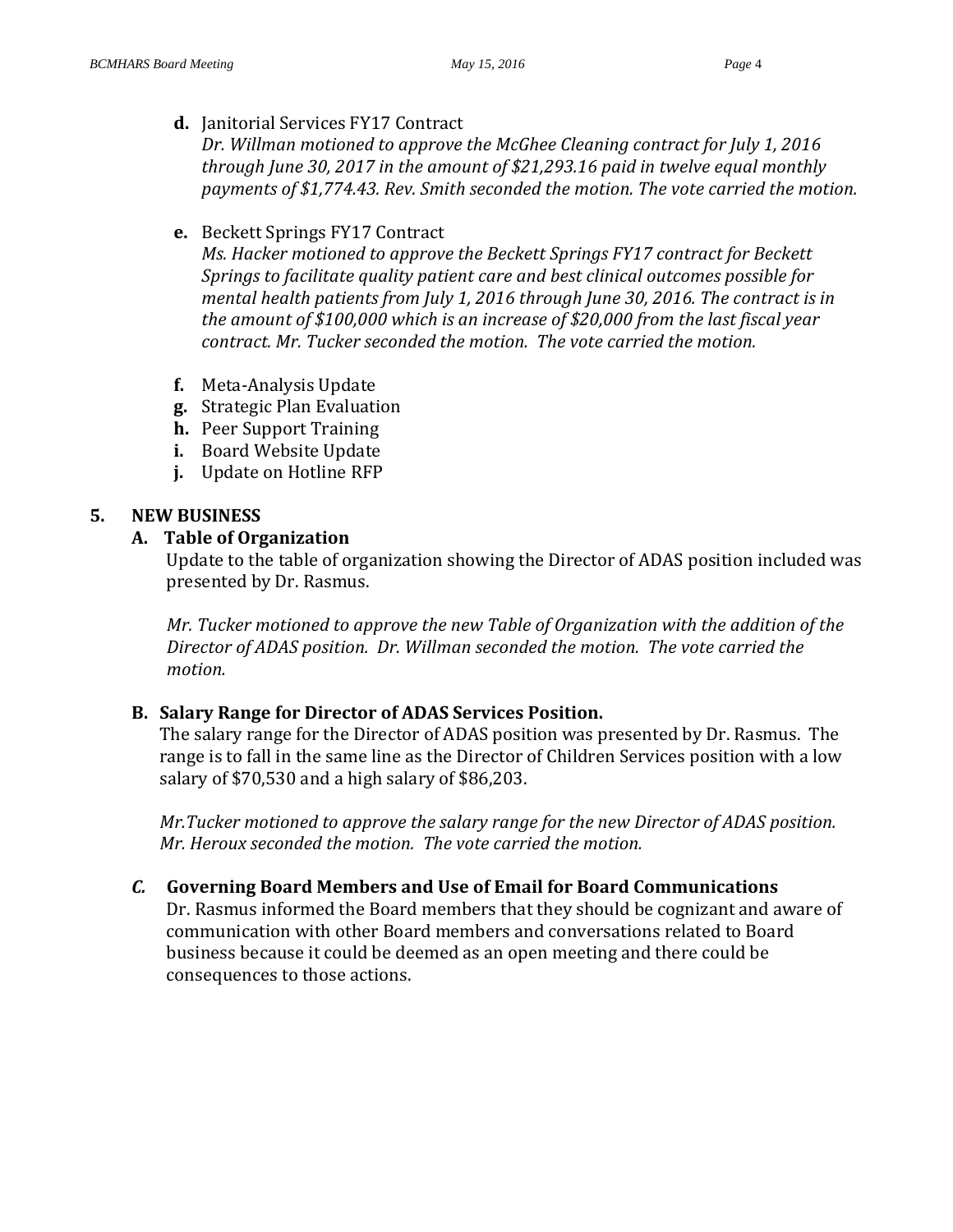#### **D. March Monthly Financial Reports**

Mr. Rhodus provided an overview of the financial reports. As of March the Board was 75% of the way through the fiscal year (2016) but only 68% of Board dollars were spent as of March 2016.

*Mr. Swigonski motioned to approve the March Monthly Financial Reports. Dr. Willman seconded the motion. The vote carried the motion.* 

*E.* **2016 Tax Budget and FY17 Board Admin Budget and FY17 Clinical Allocations** Mr. Rhodus provided an overview of the 2016 tax budget showing \$14,199,000 for a revenue budget and board administration expenses of \$1,584,000. Dr. Rasmus noted

that there is a 3% increase in staff salaries included in the board administration expenses. Mr. Rhodus provided the Board with a projected appropriation budget for the Board providers.

*Dr. Meehan motioned to approve the 2016 tax budget, FY17 Board Admin Budget and the FY17 Clinical Allocations. Mr. Heroux seconded the motion. The vote carried the motion.*

## **F. Interact for Health Funds to go to Middletown City Health District**

The Interact for Health funds grant will be given to the Middletown City Health District to purchase Narcan/Naloxone for distribution to Butler County residents.

*Mr. Heroux motioned to approve the \$20,776 grant for Middletown City Health District. Mr. Tucker seconded the motion. The vote carried the motion.*

Dr. Rasmus noted that there should be an amendment to the Grant stating that the Board funds should be used as the payer of last resort.

*Ms. Hacker motioned for an amendment. The vote carried the motion.*

# **G. Evaluation of Strategic Plan – Leadership Section**

Dr. Willman provided an overview of the leadership section of the strategic plan. He noted that 1 section has been completed, 13.5 are ongoing and 2 have not yet been started. The finance section is the next section to be reviewed by the Board at the June board meeting. Moving forward one section will be reviewed at each Board meeting so that by the end of the fiscal year each section will have been reviewed twice.

# **H. Board Self Evaluation Reminder**

Dr. Willman reminded the Board members to fill out a Board self-evaluation and leave them with Ms. Sandor. He will then compile the results and report the findings at the next Board meeting.

# **I. Executive Director Annual Evaluation**

Dr. Rasmus provided the Board members with a blank annual evaluation form for them to fill out indicating their thoughts on the work Dr. Rasmus has performed over the last year. The evaluations are to be filled out and mailed back to the Board office and will be given to Ms. Crooks who will then compile the findings. The results will then be